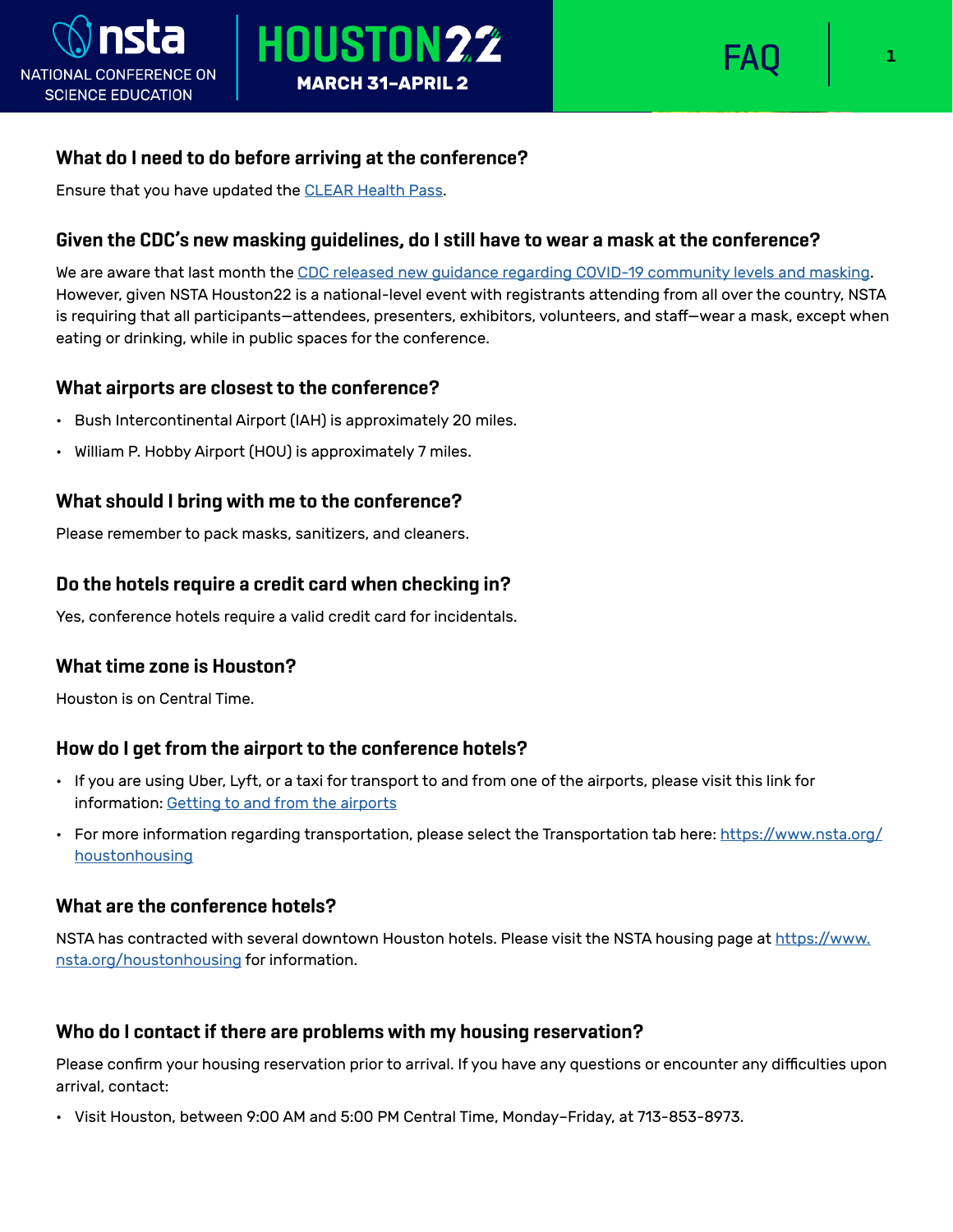

#### **Where is the conference located?**

NATIONAL CONFERENCE ON

**SCIENCE EDUCATION** 

Conference Services, the exhibits, the NSTA Store, sessions, and events will be located at the George R. Brown Convention Center (GRBCC) at 1001 Avenida De Las Americas, Houston, TX 77010. Most meetings, ticketed workshops, and special events will be held at the Hilton Americas Houston Hotel at 1600 Lamar Street, Houston, TX 77010.

#### **Is there shuttle service between the conference hotels and the Convention Center?**

Shuttle service between the conference hotels and the Convention Center is not available with the following exception. The Whitehall will run a 12-passenger shuttle to and from the Convention Center throughout the program dates for their guests.

#### **When does the conference begin and end?**

The conference will begin with concurrent sessions on Thursday, March 31, at 8:00 AM and end on Saturday, April 2, at 4:30 PM.

# **I have received an e-mail with my registration confirmation. What should I do when I arrive onsite?**

- Each day, a different color-coded wristband will be distributed at the CLEAR check-in line. If you only registered for one day, you will need to obtain the proper color wristband for entry into sessions and the exhibit hall.
- All participants are required to go through the CLEAR Check-in Line located in Lobby C of the GRBCC prior to entering the conference areas.
- Houston attendees will not need to check in at the CLEAR desk if they have already received a wristband. You are requested to please keep that wristband on for the duration of the conference. If you have NOT received a wristband or are in need of a replacement, then please complete the CLEAR account process to receive your wristband.

#### **What do I do if I have not received my registration confirmation e-mail?**

- Before arriving at the conference, please contact us at  $req@nsta.org$ .
- At the conference, please visit Conference Services located in Lobby C of the GRBCC.

#### **Where can I retrieve my badge for the conference?**

Badges can be printed at Express Check-in, located in Lobby C of the GRBCC. Care kits will also be distributed at this location.

- If wanted, colored stickers will also be available to identify distancing comfort levels:
	- **red:** let's socially distance
	- **yellow:** I'm okay with minimal contact
	- **green:** totally okay with any contact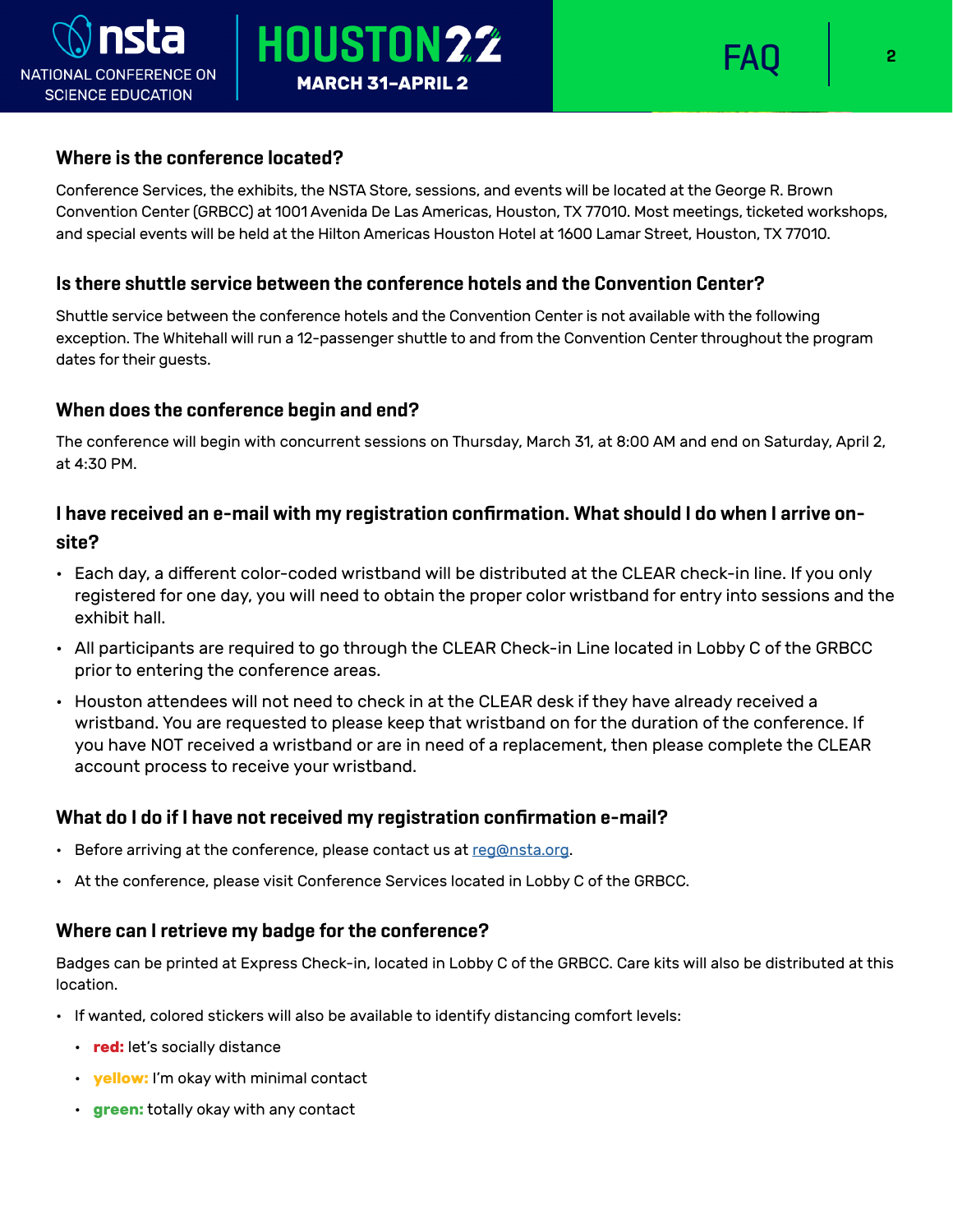

# **What is the protocol for unvaccinated children? Are they required to register/create an account and upload a negative COVID test via CLEAR?**

Parents/guardians above the age of 26 can add minors ages 14–17 to their Health Pass flow and/or bring their negative test with them. However, it is recommended that anyone 18 and under provide their vaccination card and/ or negative COVID test in advance to CLEAR to ensure a smoother and more practical process. For instructions on creating a [CLEAR Health Pass](https://www.nsta.org/clear-health-pass), click on this link: CLEAR Health Pass. Should you have questions, contact CLEAR at 855 CLEAR ME or [memberservices@clearme.com](mailto:memberservices@clearme.com).

## **What happens with international attendees? Does CLEAR work with them as well?**

HOUSTON22

**MARCH 31-APRIL 2** 

The CLEAR Health Pass does not accept international verification of vaccination. Rather, anyone traveling from outside the U.S. is REQUIRED to provide a negative COVID test result within 48 hours of the start of the conference.

## **What is the protocol IF I begin to exhibit signs of illness?**

Go directly to the medical center, located on Level 1 across from Exhibit Hall E, or visit the closest hospital or urgent care center listed below.

## **Where is the closest medical facility located?**

[St. Joseph Medical Center](https://www.sjmctx.org/), the closest hospital to GRBCC, is located at 1401 St. Joseph Parkway, Houston, TX 77002, 713-757-1000.

## **Where are the closest COVID Testing facilities located?**

- **University of Houston–Downtown**, 201 Girard St., Houston, TX 77002 Walk-ins are accepted, but appointments are preferred via [curative.com](https://curative.com/) or 888-702-9042.
- **[CVS Pharmacy,](http://www.cvs.com/minuteclinic/covid-19-testing)** 917 Main St., Houston, TX 77002, 713-982-5565 Patient must visit CVS website to book appointment.
- **[CVS Pharmacy](http://www.cvs.com/minuteclinic/covid-19-testing)**, 300 Milam St., Houston, TX 77002, 713-223-0371 Patient must visit CVS website to book appointment.

#### **Are vendors, hotels, and convention center staff also following the NSTA COVID protocol?**

NSTA has provided its guidelines to the vendors, hotels, and the convention center, and has requested that only individuals who meet these guidelines be assigned to the conference and have contact with attendees and NSTA staff.

#### **Is there complimentary Wi-Fi throughout the convention center? If so, what is the access code?**

- Complimentary Wi-Fi (introductory speed) is available in all meeting rooms, common areas, general assembly, and ballrooms at the George R. Brown Convention Center. The network is named Complimentary WiFi and no password is needed.
- If you would like to upgrade the Wi-Fi for your presentation, please [click here](https://static.nsta.org/pdfs/Instant Internet Instructions Houston.pdf) for individual purchase for Instant Internet (\$12.95/device).
- If you would like to upgrade the Wi-Fi for your presentation, please [click here](https://static.nsta.org/pdfs/Exhibitor Internet Instructions.pdf) for individual purchase for Exhibitor Internet (\$79.99/day).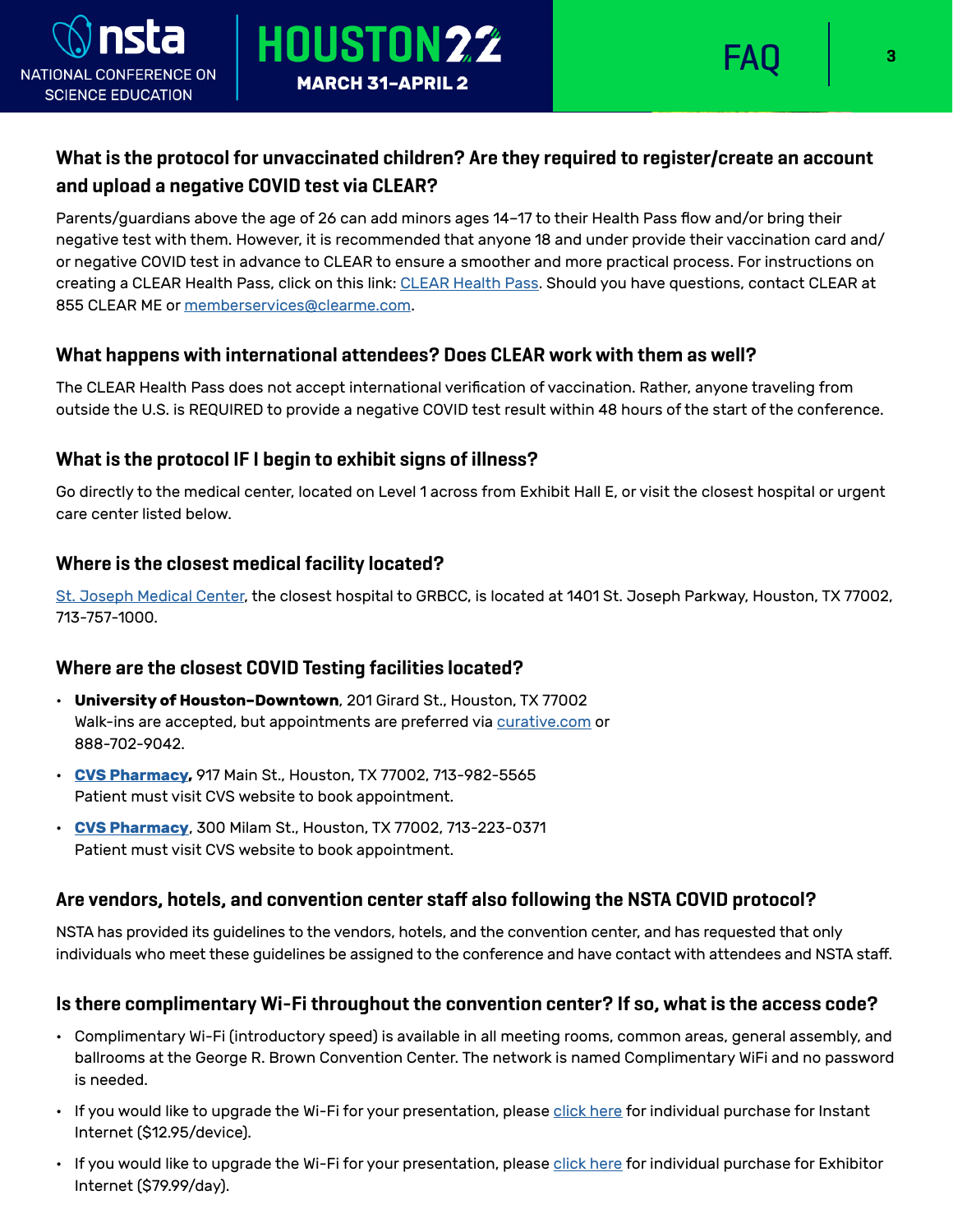

# HOUSTON22 **MARCH 31-APRIL 2**



#### **Are meals included?**

No.

## **Is there any place to eat in the convention center?**

Starbucks is located in the center, as well as Le Madeleine, a grab 'n go concession that will be positioned in the center during conference hours. There are a few restaurants located on Avenida De Las Americas, just outside of the GRBCC. The hours for these restaurants are 11:00 AM–9:00 PM.

## **What are the hours for Conference Services?**

Located in Lobby C of the GRBCC, Conference Services will be open during the following hours:

| Wednesday, March 30 | $4:00 - 6:00$ PM |
|---------------------|------------------|
| Thursday, March 31  | 7:00 AM-5:30 PM  |
| Friday, April 1     | 7:00 AM-4:30 PM  |
| Saturday, April 2   | 7:00 AM-3:30 PM  |

#### **What are the hours for the NSTA Store?**

Located at Booth #2531 in Exhibit Hall C of the GRBCC, the NSTA Store will be open during the following hours:

| Thursday, March 31 | 11:00 AM-4:00 PM  |
|--------------------|-------------------|
| Friday, April 1    | $9:00$ AM-4:30 PM |
| Saturday, April 2  | 9:00 AM-3:00 PM   |

#### **What are the Exhibit hours?**

Located in Exhibit Hall C of the GRBCC, Exhibits will be open during the following hours:

Thursday, March 31 11:00 AM-4:00 PM\* \*with exclusive Exhibit Hall/Exhibitor Workshop hours, 11:00 AM–1:00 PM Friday, April 1 9:00 AM–4:30 PM\* \*with exclusive Exhibit Hall/Exhibitor Workshop hours, 3:00-4:30 PM

Saturday, April 2 9:00 AM–3:00 PM\* \*with exclusive Exhibit Hall/Exhibitor Workshop hours, 1:30–3:00 PM

## **Where is the First Aid Room located at the GRBCC?**

The First Aid room is located on Concourse E across from Exhibit Hall E. If assistance is required, please call the GRBCC 24-hour Security Dispatch number at 713-853-8087.

## **Is there a Mother's Room located at the GRBCC?**

A Mother's room has been designated in Rooms 215 and 380B. Please see the Conference Services desk for access.